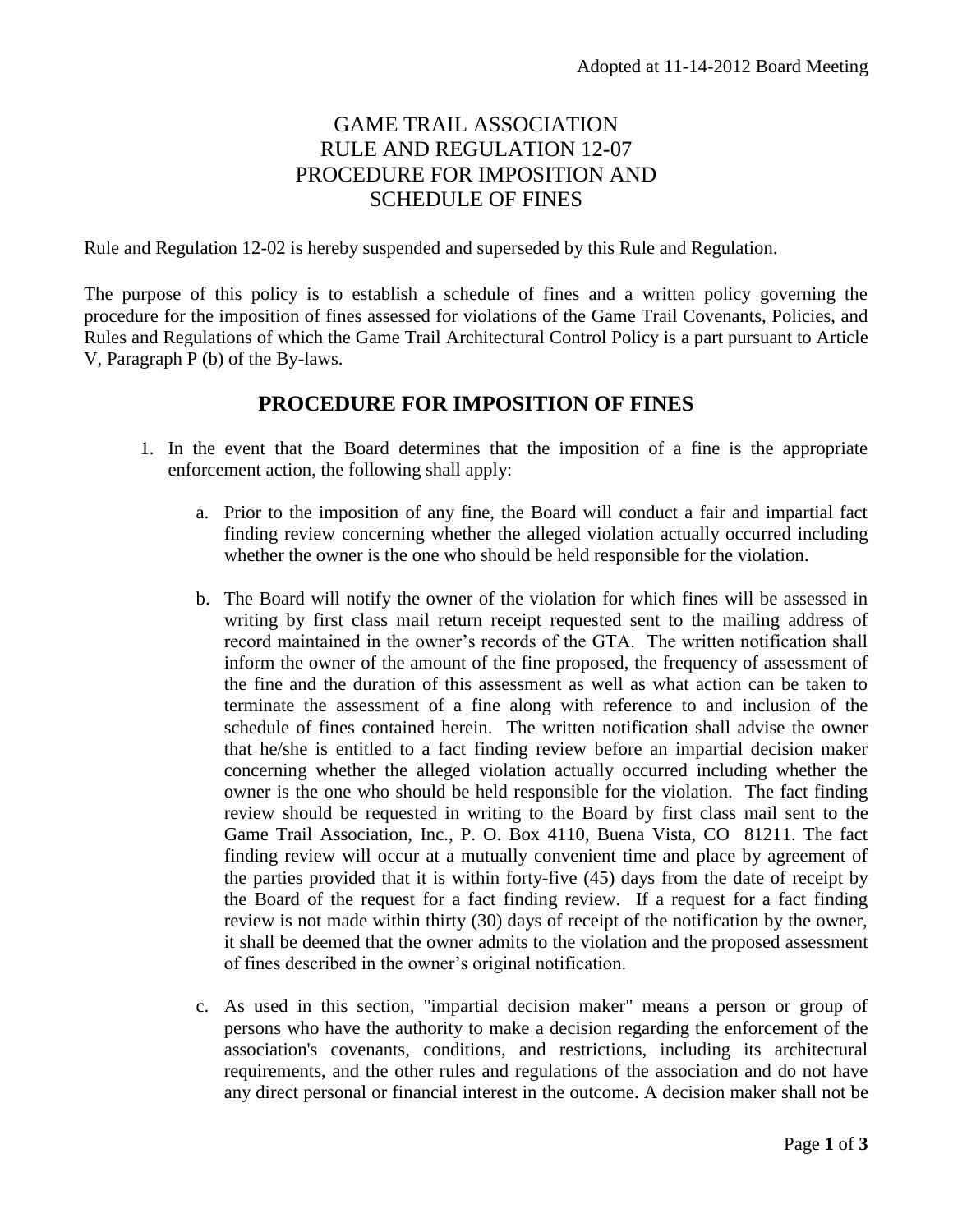deemed to have a direct personal or financial interest in the outcome if the decision maker will not, as a result of the outcome, receive any greater benefit or detriment than will the general membership of the association.

- d. If, as a result of the fact finding review described in this section, it is determined that the property owner should not be held responsible for the alleged violation, the association shall not allocate to the property owner's account with the association any of the association's costs or attorney fees incurred in asserting or conducting a fact finding review of the claim. Notwithstanding any provision in the declaration, bylaws, or rules and regulations of the association to the contrary, a property owner shall not be deemed to have consented to pay such costs or fees.
- e. Nothing in this section shall preclude the notification to a property owner in writing by first class mail return receipt requested sent to the mailing address of record maintained in the owner's records of the GTA that the consideration of the imposition of a fine for a violation will be considered at the next regularly scheduled Board meeting from satisfying the requirement of the impartial fact finding review required pursuant to the provisions of the Rule and Regulation contained herein.
- 2. After the time to request a fact finding review has expired or after a fact finding review has been conducted at the request of the owner, the Board will notify the owner of its determination of whether fines will or will not be assessed in writing by first class mail return receipt requested sent to the mailing address of record maintained in the owner's records of the GTA. The written notification shall inform the owner of the amount of the fine assessed, the frequency of assessment of the fine and the duration of this assessment as well as what action can be taken to terminate the assessment of a fine along with reference to and inclusion of the schedule of fines contained herein. The written notification shall advise the owner of the right to contest, dispute, or appeal to the Board in writing within thirty (30) days of receipt of the notification by referencing paragraph 2 of Rule and Regulation No. 12-06 and including a copy therein and shall also advise the owner of the availability of mediation by referencing and including a copy of Rule and Regulation No. 12-08.

## **SCHEDULE OF FINES**

## **1. Violation of ACC Policies:**

- a. Failure to obtain Architectural Control Committee (ACC) approval prior to beginning the construction or alteration of any structure as defined in the Architectural Control Policy may result in a fine of \$25.00 per day until abated.
- b. Failure to comply with the conditions and building plans approved by the ACC may result in a fine of \$25.00 per day until abated.